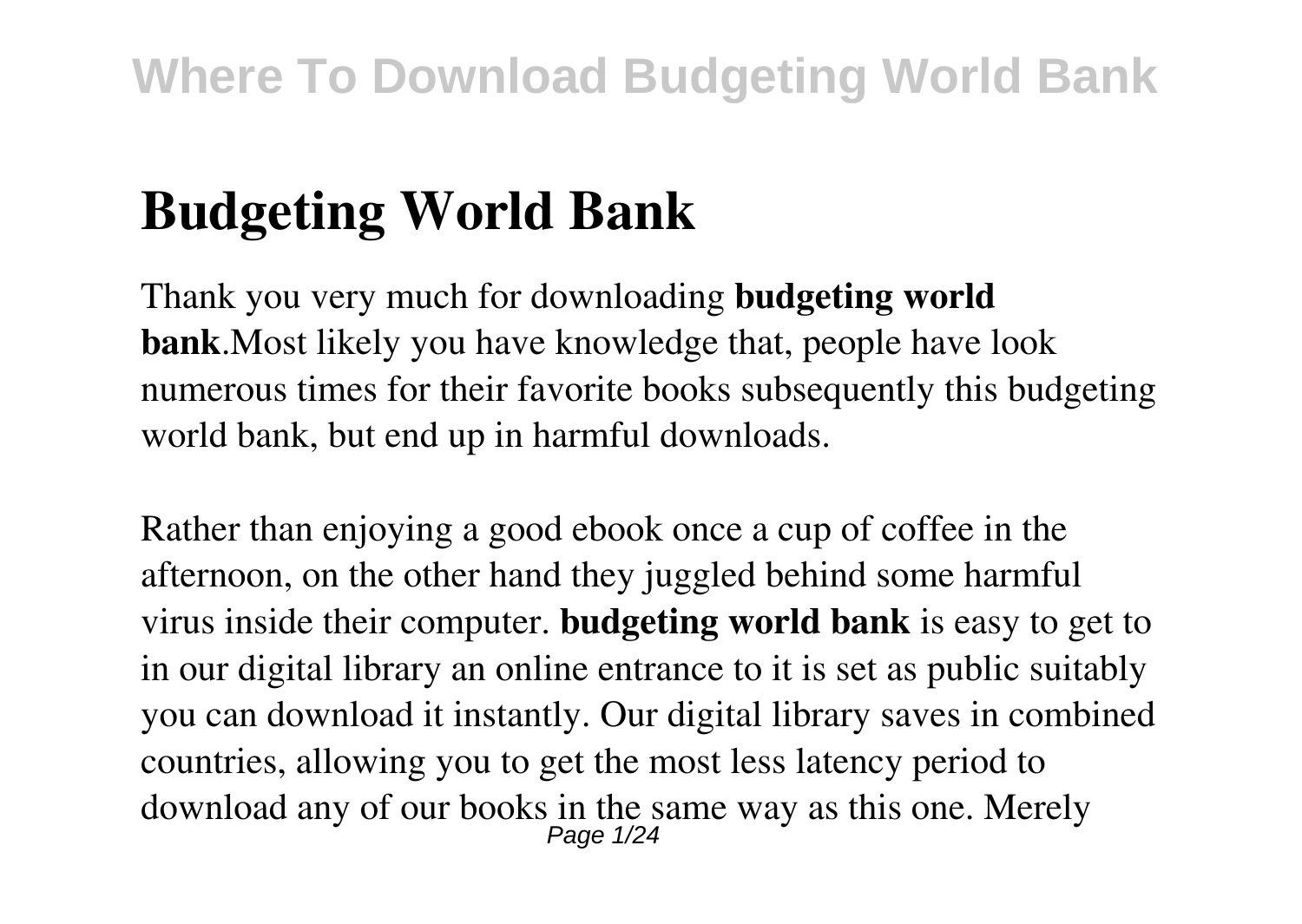said, the budgeting world bank is universally compatible once any devices to read.

#### *Budgeting World Bank*

KUALA LUMPUR: World Bank welcomes the overall stance of the Budget 2021 proposals and recognise the need to continue providing support to lives and livelihoods during a period when Malaysians ...

*World Bank welcomes overall stance of Budget 2021 | The Star* The financial policy, planning, and budgeting function of the World Bank Group is, alongside Resource Mobilization, Controller, and Office of the Treasurer, one of the four components of the Bank's Finance Complex. The financial policy, planning, and... Page 2/24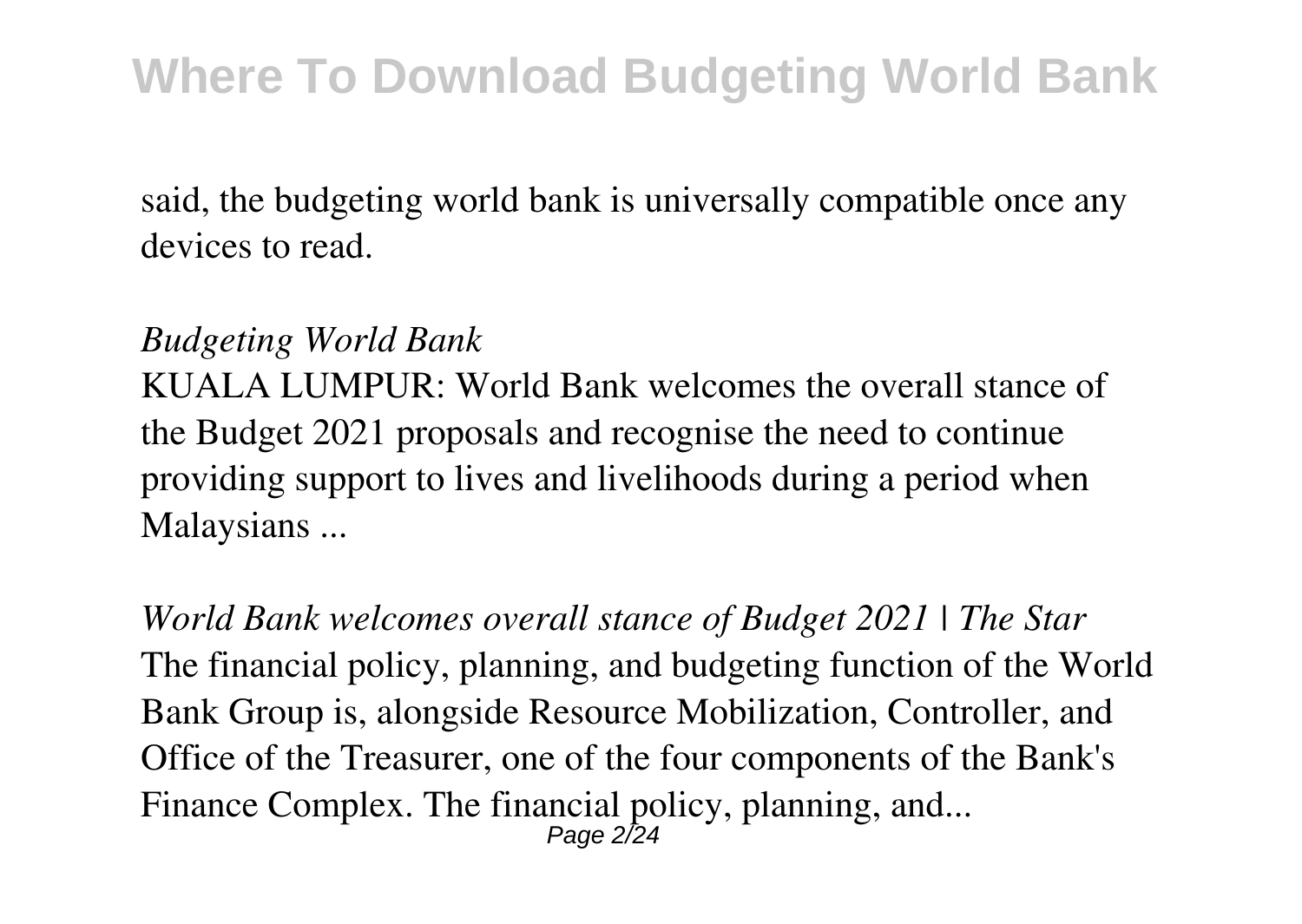*Financial Policy, Planning, and Budgeting - World Bank ...* The World Bank Group expects to deploy up to \$160 billion over 15 months through June 2021 in financing tailored to the health, economic, and social shocks countries are facing as a result of the COVID-19 pandemic.

#### *Annual Report 2020 - World Bank*

The World Bank's open budgets agenda builds capacity and promotes collaboration across governments, citizens, parliaments, supreme audit institutions, civil society organizations and media to open up fiscal information and achieve effective public participation.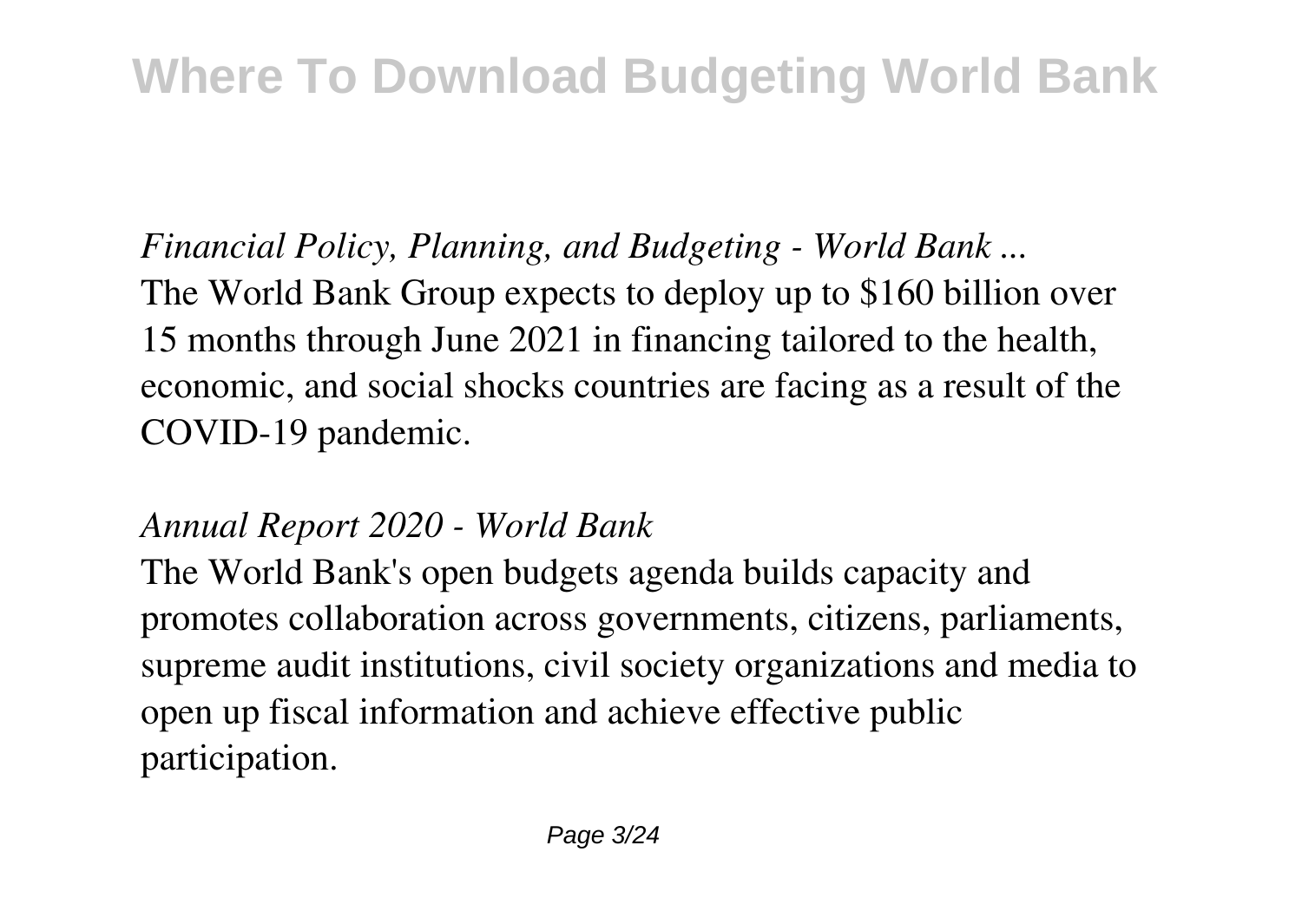*Open Budgets Portal | Open Budgets | The World Bank* World Bank Notes Budget 2021 Strikes A Balance. By. Editor - November 7, 2020. Budget 2021 recognises the need for continuous support to lives and livelihoods during a period when Malaysians, especially those in the bottom 40 per cent of the household income (B40) group are under enormous stress caused by the COVID-19 pandemic. World Bank Group lead economist Richard Record said the budget ...

*World Bank Notes Budget 2021 Strikes A Balance | Business ...* With 189 member countries, staff from more than 170 countries, and offices in over 130 locations, the World Bank Group is a unique global partnership: five institutions working for sustainable solutions that reduce poverty and build shared prosperity in Page 4/24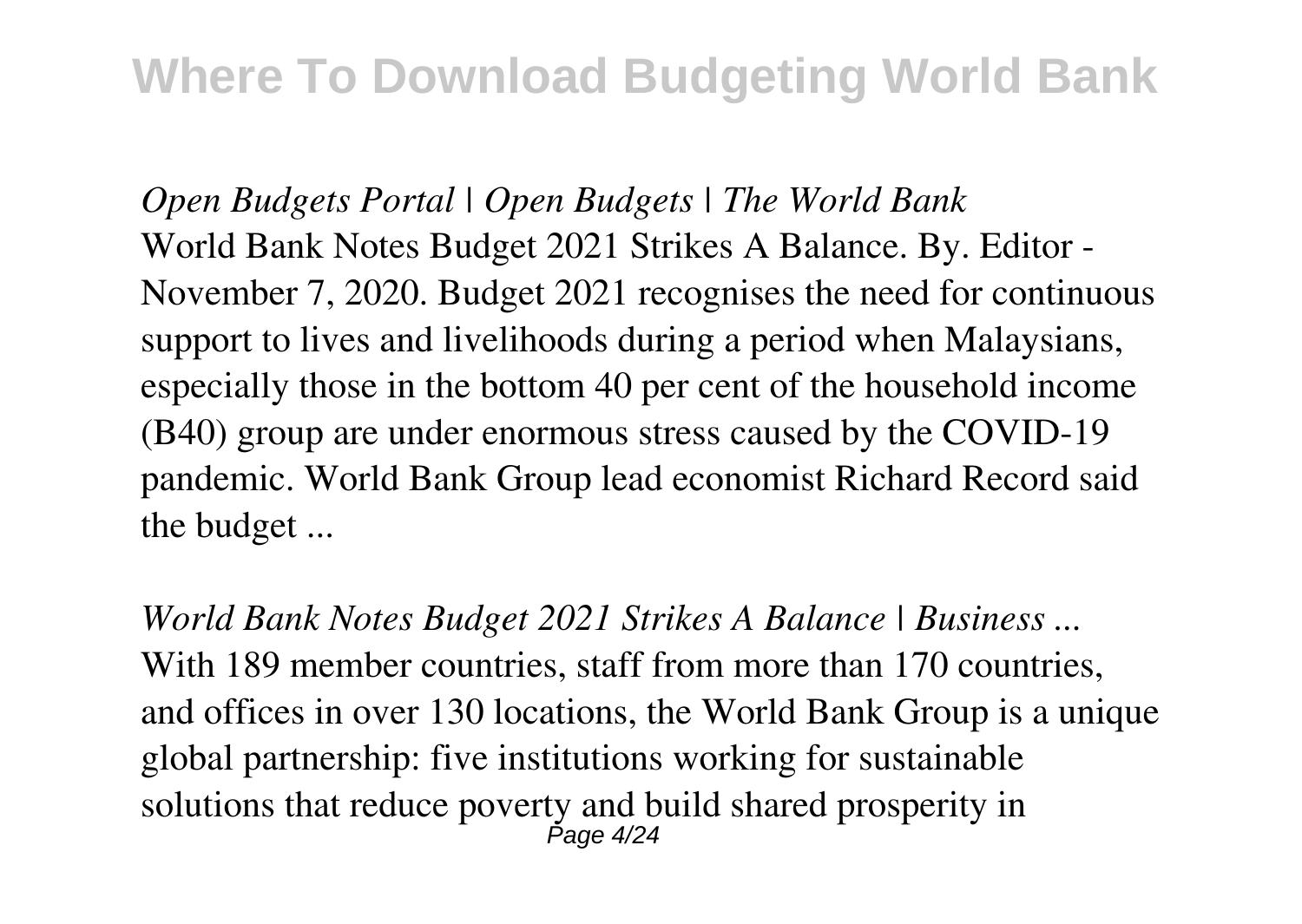#### developing countries.

*Budgeting for Performance in Malaysia - World Bank* Photo © Dominic Chavez/World Bank Performance budgeting (PB) has a deep and enduring appeal. What government would not want to allocate resources in a way that fosters efficiency, effectiveness, transparency, and accountability? However, such aspirations have proven poor predictors of how performance data are actually used.

#### *Toward next-generation performance budgeting*

It analyzes the merits and demerits of participatory budgeting practices around the world with a view to guiding policy makers and practitioners on improving such practices in the interest of inclusive governance. This publication includes five regional Page 5/24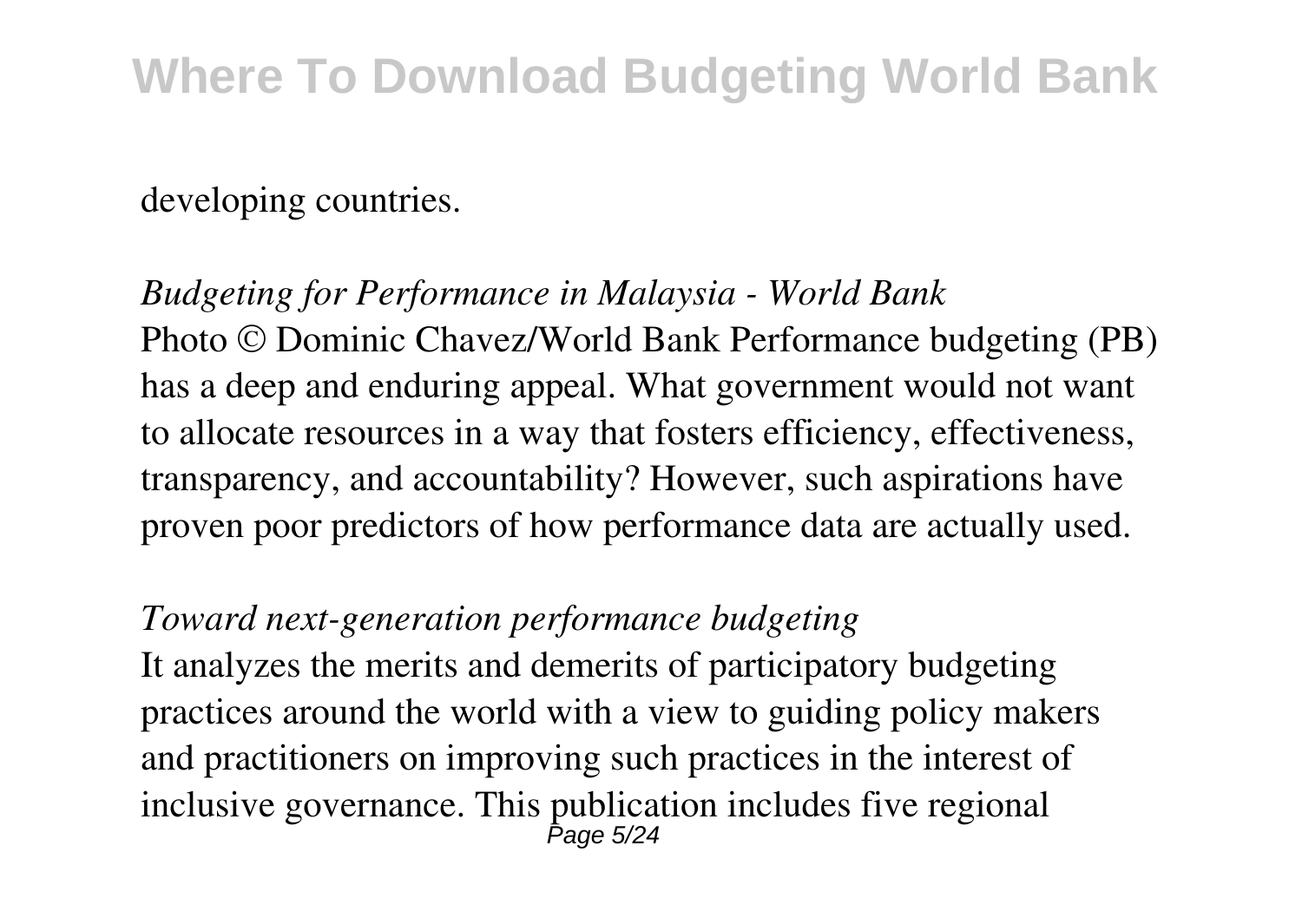surveys, and seven country case studies can be found on the accompanying CD ROM. The study explains that participatory budgeting has been ...

#### *Participatory Budgeting - World Bank*

Francesco Grigoli (World Bank, currently International Monetary Fund), Richard Hemming (Duke University), Young Kyu Kang (World Bank), Jong Wook Lee (World Bank, currently with the Ministry of Strategy and Finance of the Republic of Korea), Zachary Mills (World Bank), Saw Young Min (World Bank), Blanca Moreno-Dodson (World Bank), Razvan

*Beyond the Annual Budget - World Bank* Supported by the World Bank, participatory budgeting has Page 6/2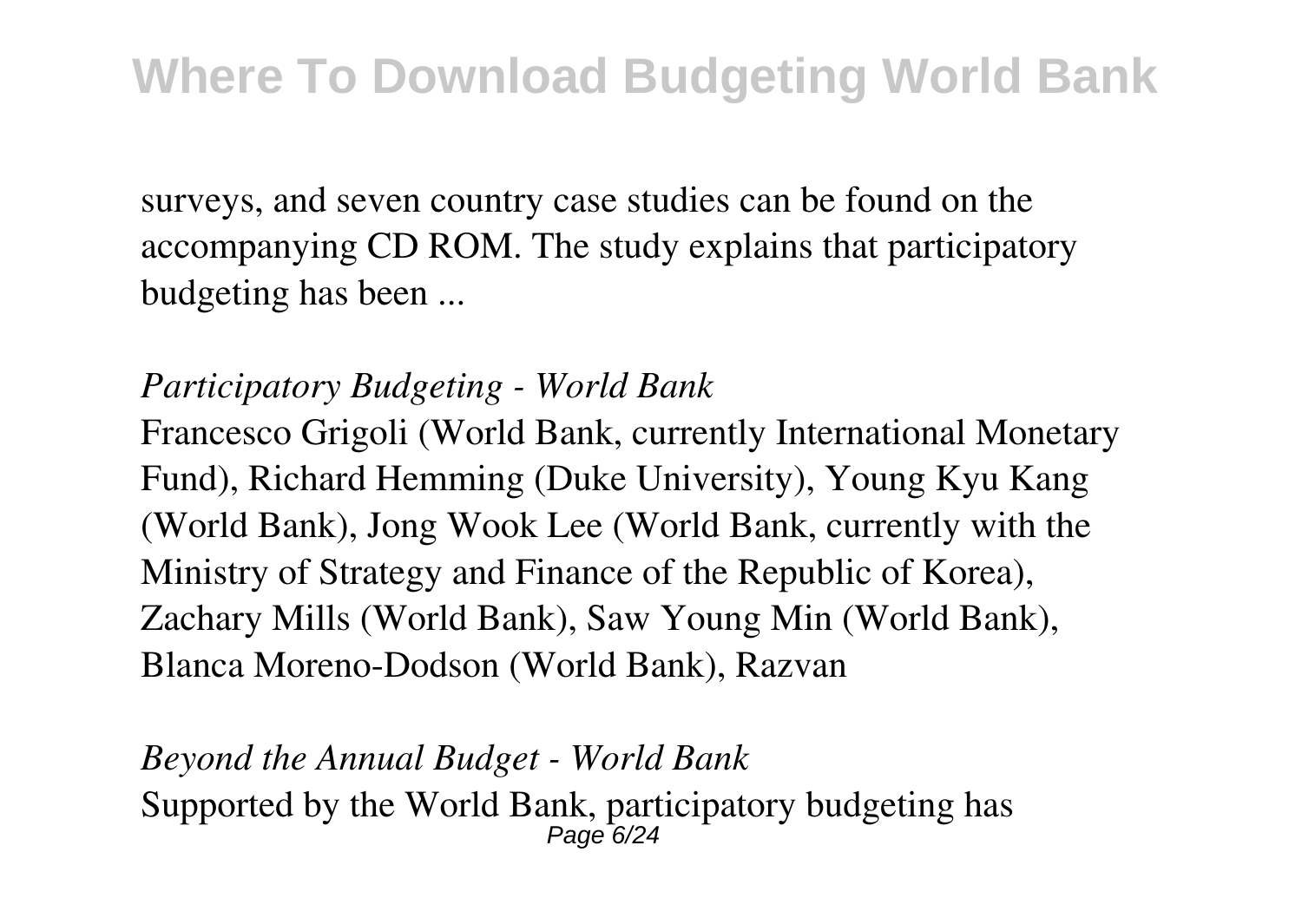strengthened dialogue between the public, local stakeholders (provincial government, decentralized territorial entities, civil society and the public and private sectors) and local authorities, and thus fostered a climate of mutual trust and social peace.

*Participatory Budgeting: An Experience in Good Governance* 8.3 Performance Budgeting in the Netherlands, 1970s–Present 97 8.4 Roles of the Government of the Netherlands in Policy Programs 101 8.5 Activities of Line Ministry Financial Economic Affairs Departments 105 Tables O.1 Toward Next-Generation Performance Budgeting 3 O.2 Ten Challenges for Performance Budgeting 4 2.1 Principles of Well-Run Learning Forums 25 6.1 Education Performance ...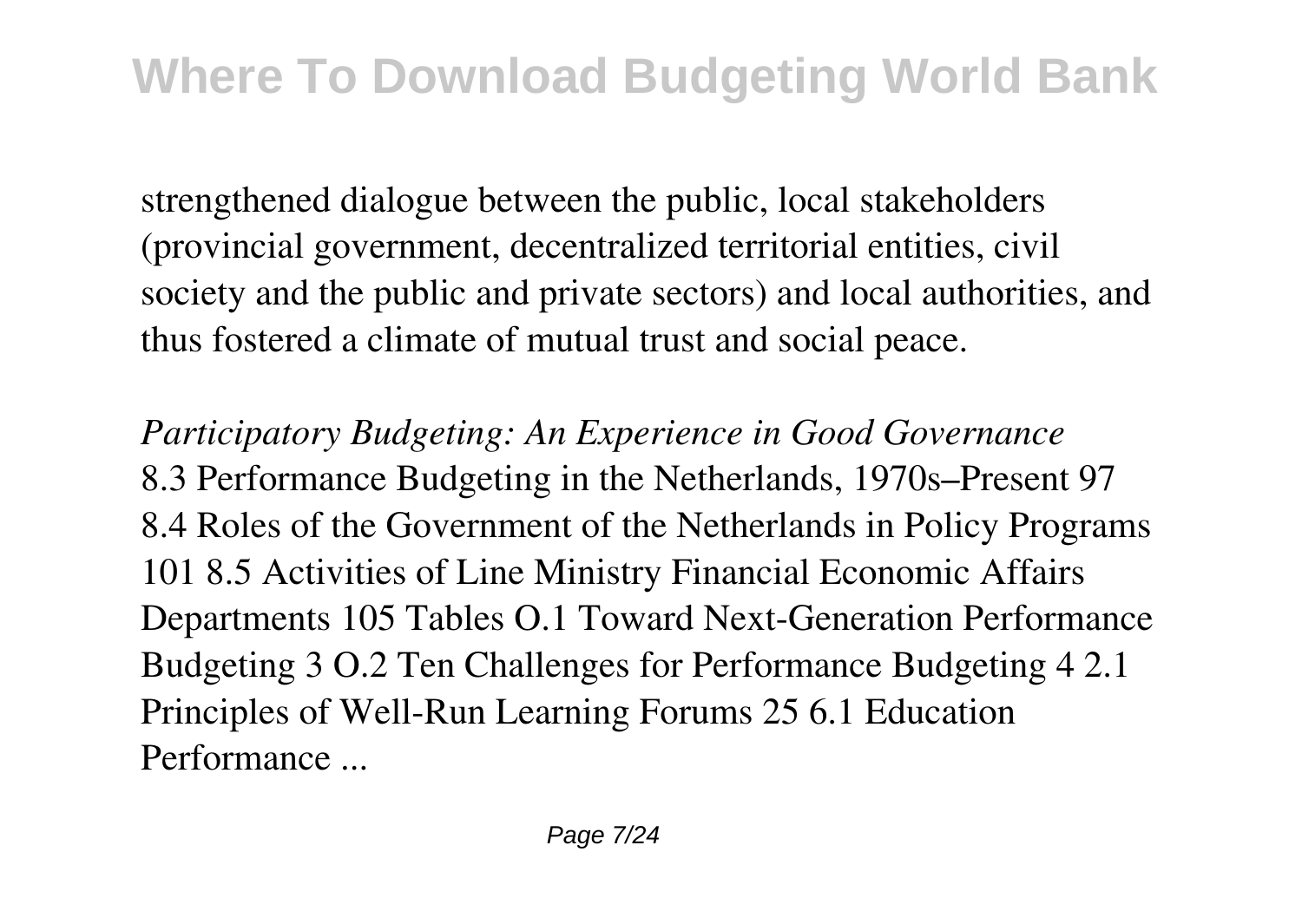*Toward Next-Generation Performance Budgeting - World Bank* The World Bank Program Budget is aligned with World Bank Group goals through the strategic planning, budgeting, and performance review (W) process. The W process is a dynamic arrangement to set institutional priorities in response to global and country level client demand, and align available resources accordingly.

*Search & Browse Budget - World Bank Group Finances* With support from the World Bank and other development partners, the Government of Zimbabwe presented a budget based on results rather than inputs Results-based budgeting is expected to increase the value of public spending and ensure a more effective use of the country's resources, and align with the country's development  $P$ age 8/24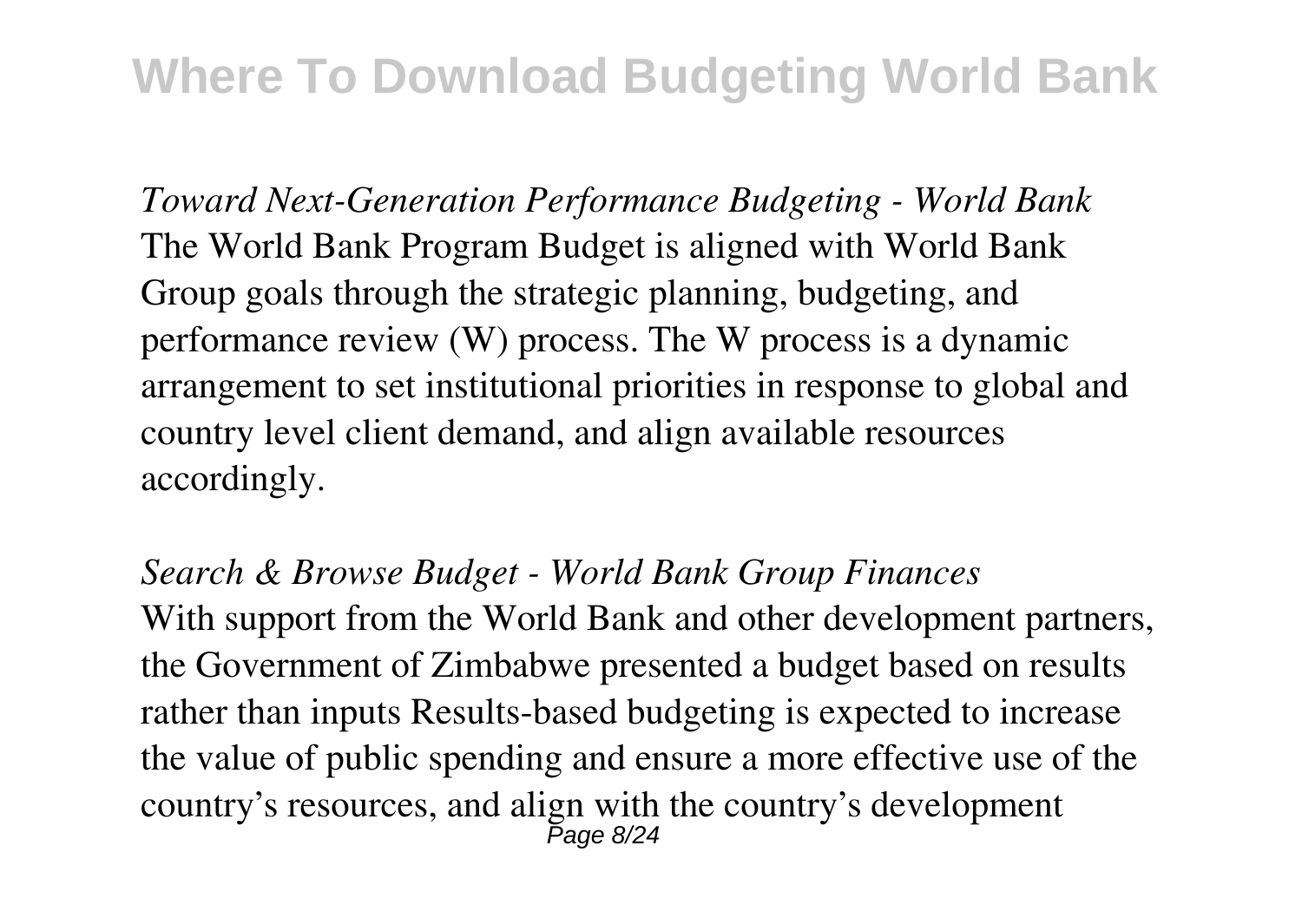goals

*Results-based Budgeting Comes to Zimbabwe - World Bank* By clicking "I agree", I acknowledge that I understand and agree that all data provided on this website is unaudited, provided as is, and that any use or reliance upon this data is at my sole discretion, risk, and responsibility, and I may not publicly represent or imply that the World Bank is participating in, or has approved, the manner or purpose of my use or reproduction of data and ...

*World Bank Program Budget and All Funds FY15-FY21 | World ...* The World Bank said measures to bridge the digital divide, via the broadband subsidy, were steps in the right direction. KUALA LUMPUR: Budget 2021 recognises the need for continuous support  $P$ age  $9/24$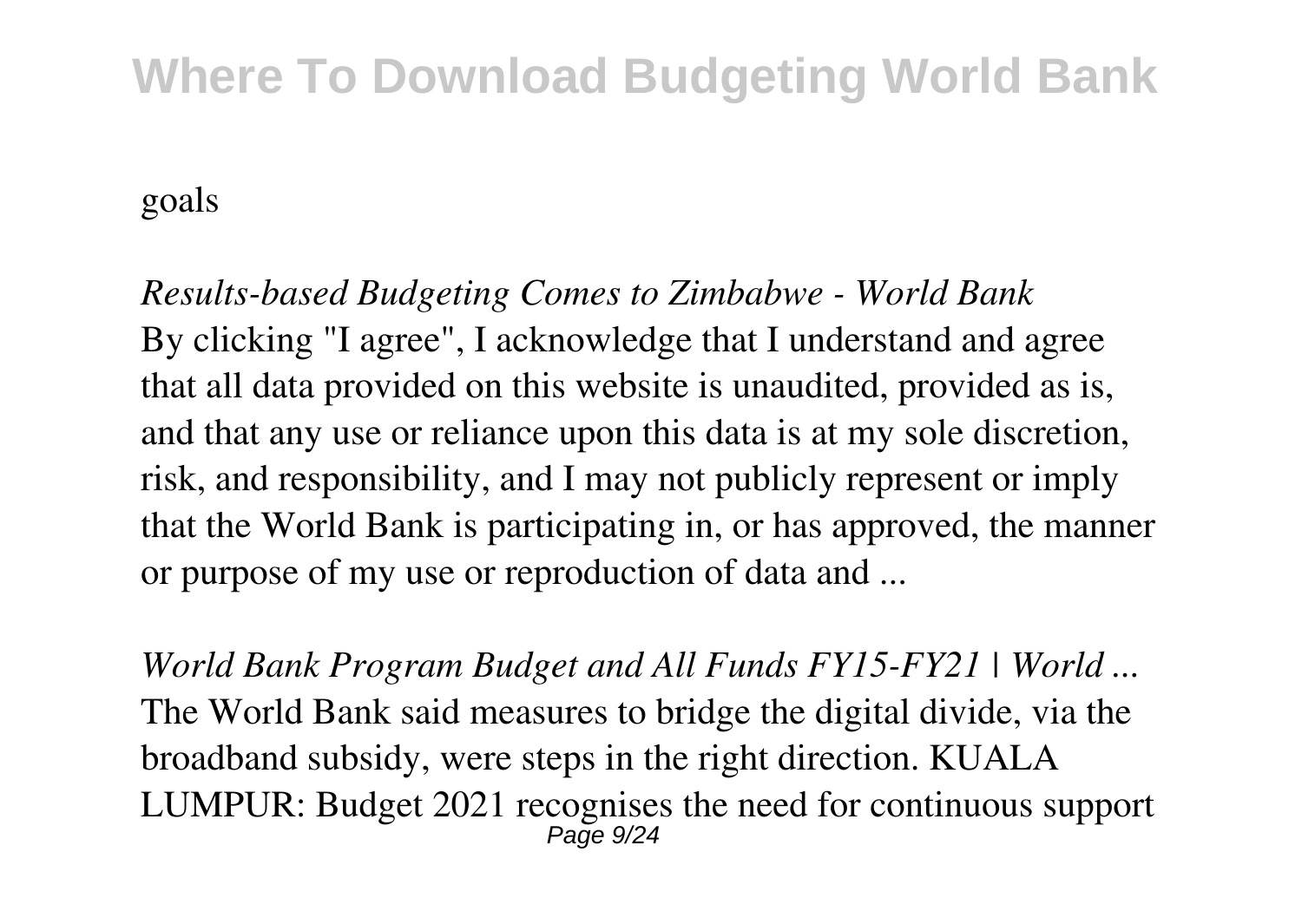$of$  ...

*World Bank recognises help given to B40 group under Budget ...* World Bank borrowers must advertise consulting and bidding opportunities, and also publish contract awards (in accordance with paragraphs 2.5 and 2.31 of the Guidelines on Employment of Consultants by World Bank Borrowers and paragraphs 2.7 and 2.59 of the Guidelines on Procurement of Goods, Works, and Non-Consulting Services, 2011 versions). Details of these requirements are detailed in Annex ...

#### *Project Procurement - The World Bank*

budget formulation process has four major dimensions: 1 • Setting up the fiscal targets and the level of expenditures compatible with Page 10/24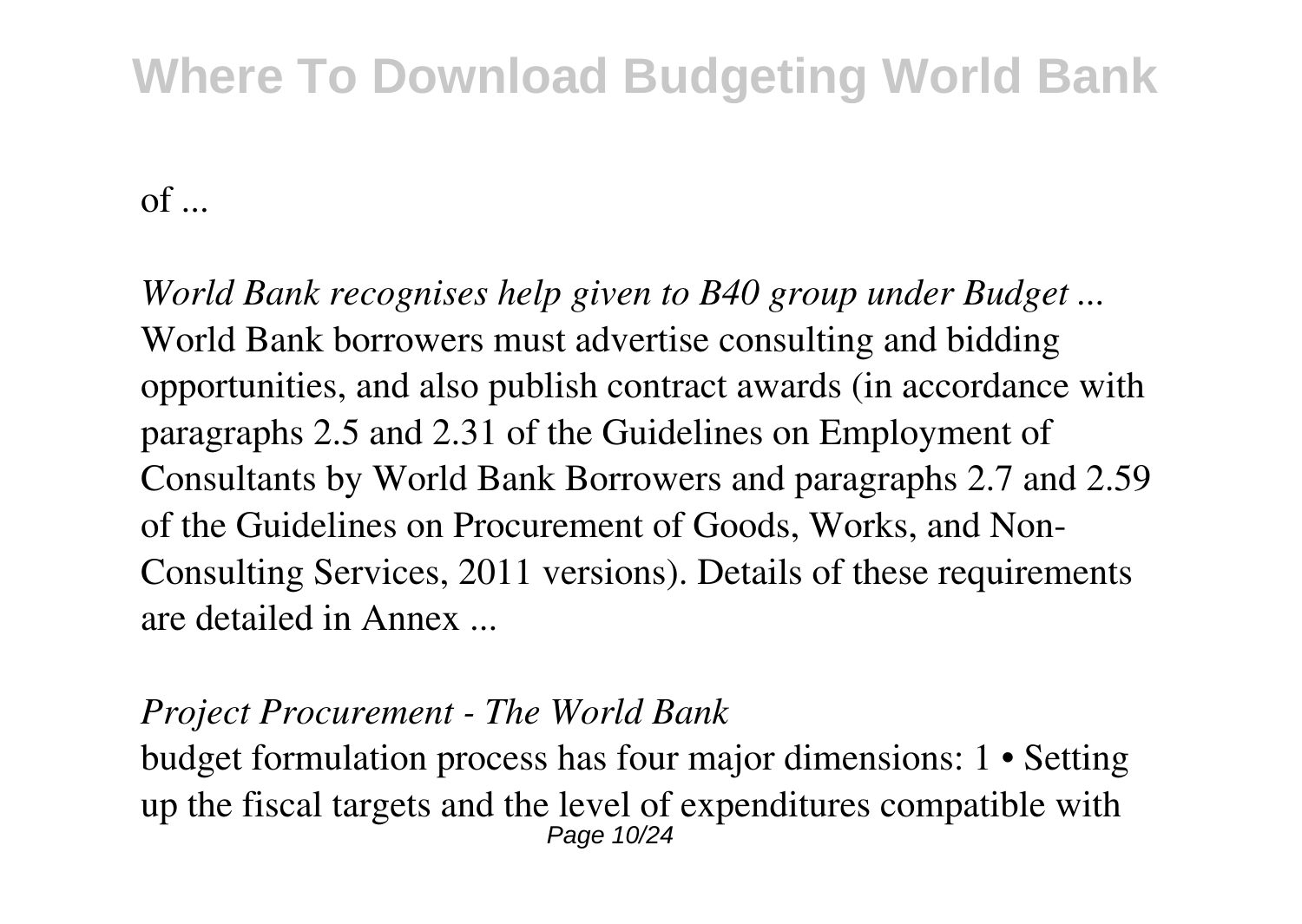these targets. This is the objective of preparing the macro-economic framework. • Formulating expenditure policies. • Allocating resources in conformity with both policies and fiscal targets. This is the main objective of the core processes of budget ...

*Chapter 4. THE BUDGET PREPARATION ... - World Bank Group* BUDGET SYSTEMS AND EXPENDITURE CLASSIFICATION A. APPROACHES TO BUDGETING Different countries have taken different approaches to, and several traditions exist, each with its specific features consistent with the overall administrative "culture." The following should be read with this basic consideration in mind, although it is intended to describe generally valid principles and common ...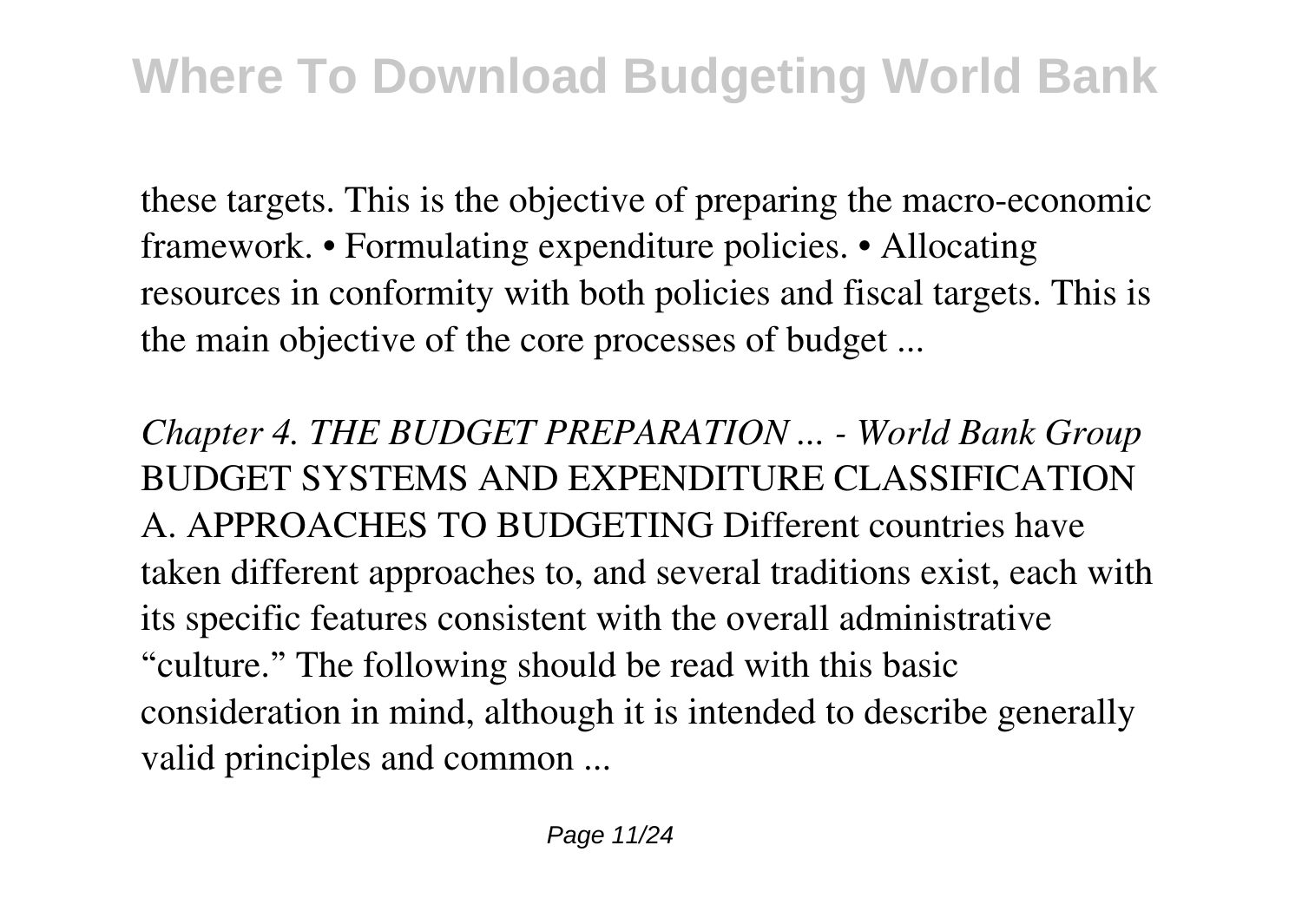*CHAPTER 3. BUDGET SYSTEMS AND ... - World Bank Group* World Bank Group lead economist Richard Record said the budget emphasises on inclusivity with further measures to sustain social protection support to the vulnerable, including the expansion of ...

Budgeting and budgetary institutions play a critical role in resource allocation, government accountability, and improved fiscal and social outcomes. This volume distills lessons from practices in designing better fiscal institutions, citizen friendly budgets, and open and transparent processes of budget preparation and execution. It also highlights newer concepts of performance budgeting, accrual accounting, activity based costing, and the use of information and communication technology in budgeting. These tools of analysis are Page 12/24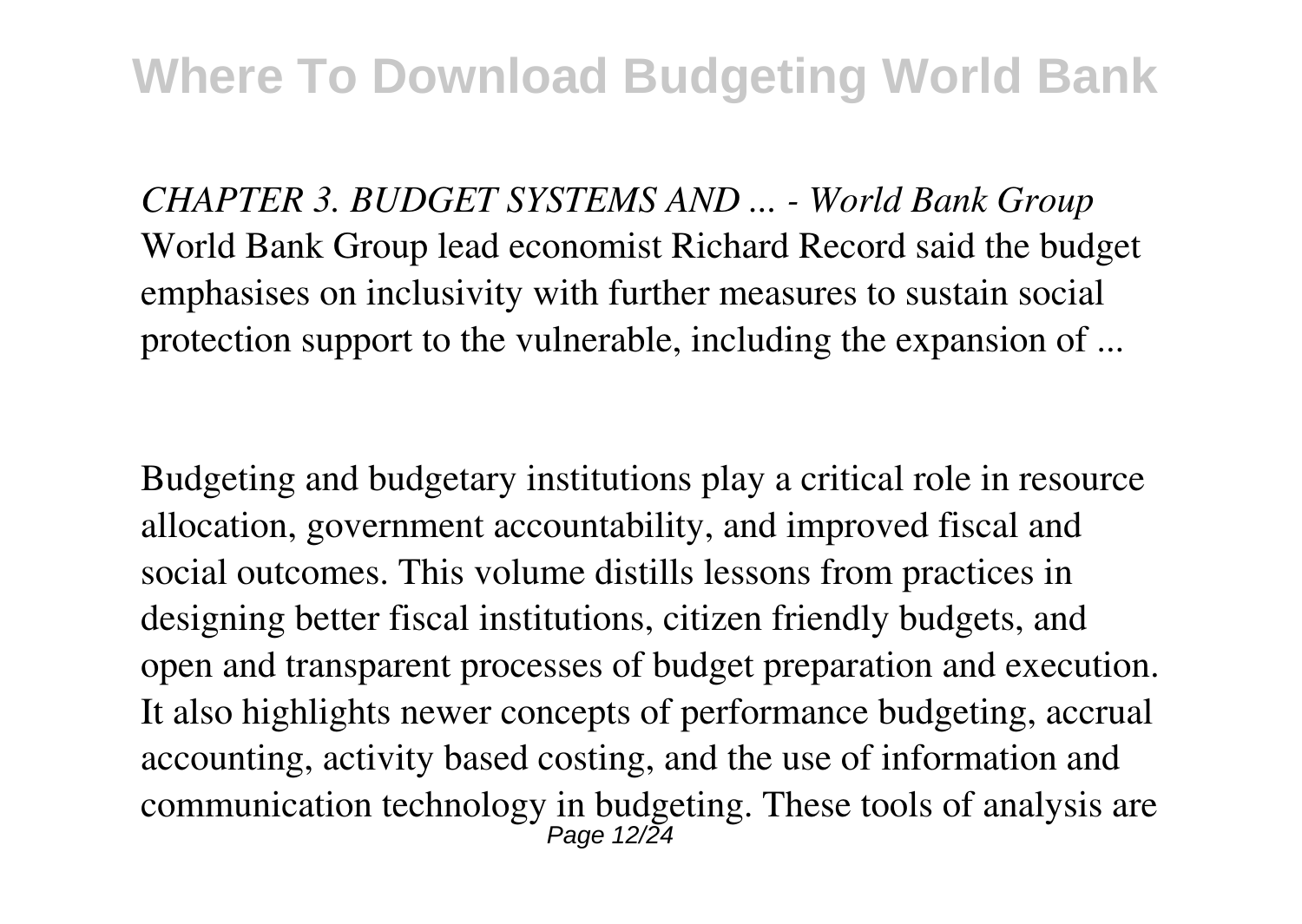supplemented by a review of budgeting in post-conflict countries and two country case studies on the reform of budgeting systems.

Toward Next-Generation Performance Budgeting: Lessons from the Experiences of Seven Reforming Countries analyzes the difficulties that national governments have had in linking measurement of performance and results to the annual budget process. The book is based on intensive reviews of four advanced countries that were early reformers and three pioneers in Central and Eastern Europe. In addition to looking at their current systems, Toward Next-Generation Performance Budgeting looks at how their approaches have evolved over time. This book attempts to fill a gap between survey-based self-assessments and best-practice guides. It was compiled in response to the concerns of budget departments in Page 13/24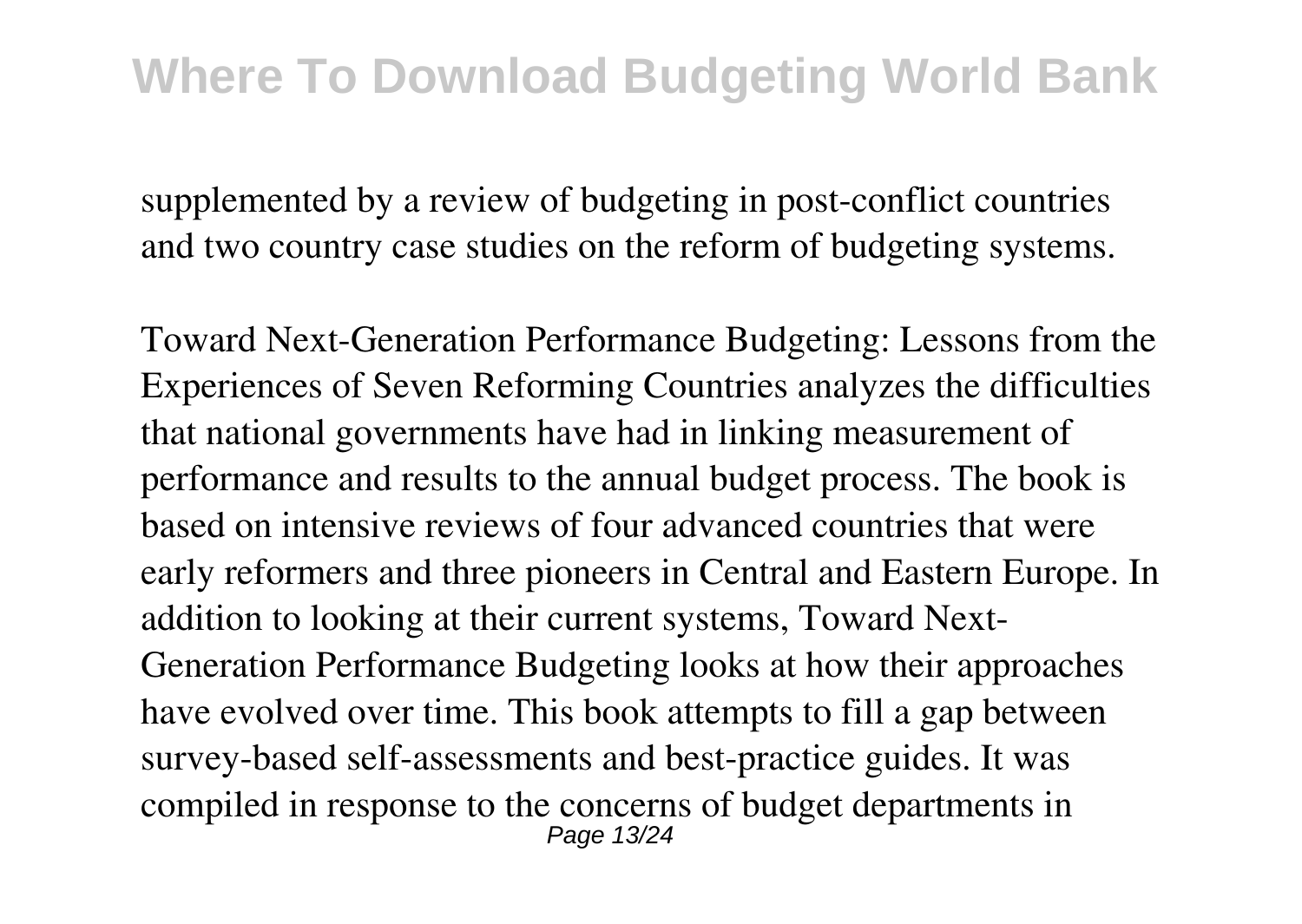countries in Eastern Europe and Central Asia, many of which are committed to adopting some form of performance-based budgeting and are seeking to learn from the experiences of previous reformers what the practical challenges are and how they can adapt bestpractice approaches to a messy reality. The case studies demonstrate a general pattern of disappointment with the results of performance budgeting, balanced by a strong belief in the underlying logic, which has resulted in repeated efforts to modify approaches to tighten the links between budgeting and performance. These efforts have resulted in significant variation in how countries have implemented performance budgeting and in the benefits they have derived. These variations offer guidance for models of nextgeneration performance budgeting, avoiding classic pitfalls, and incorporating modifications introduced by those who have used it Page 14/24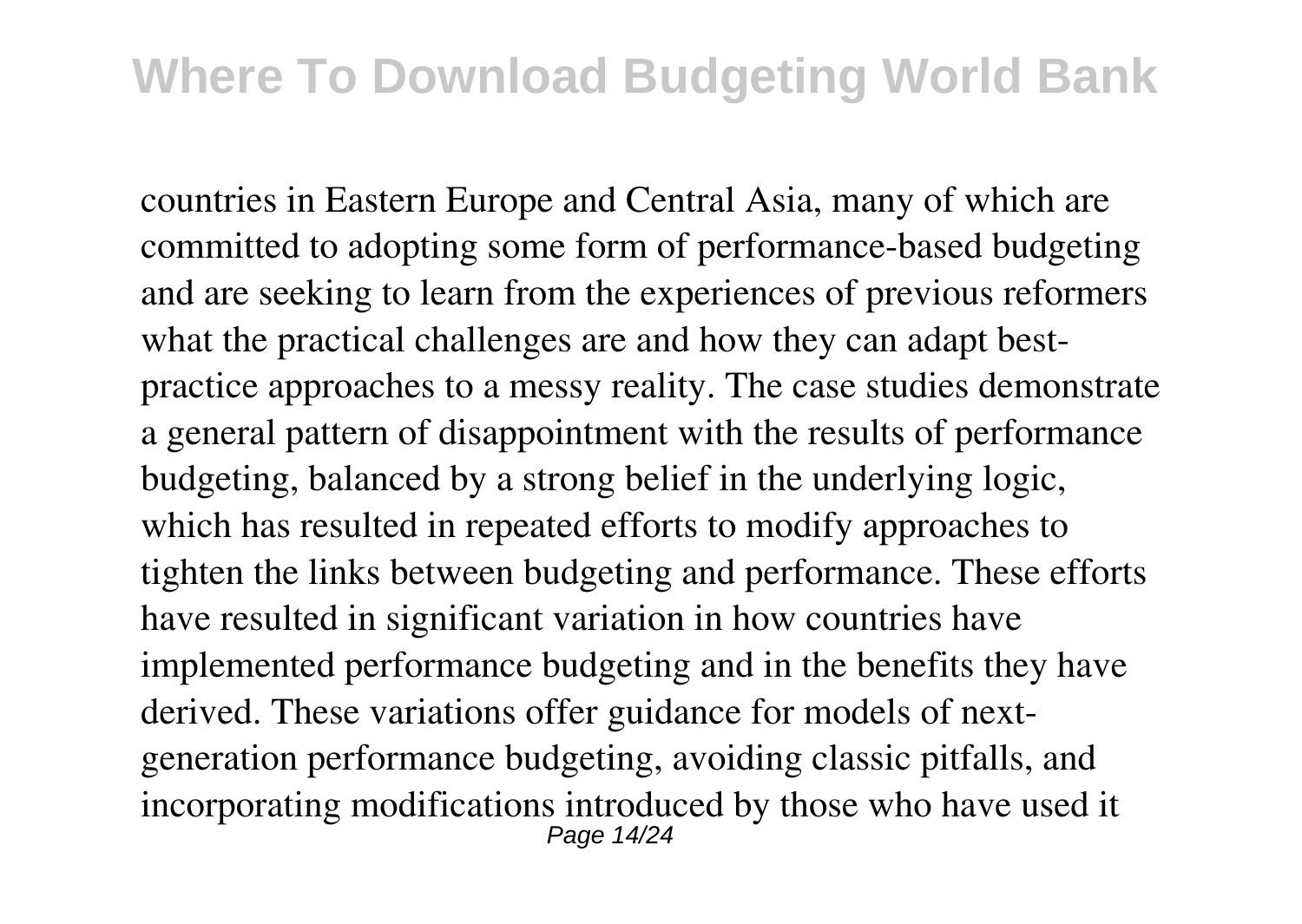longest and found it useful.

This book provides rigorous and provocative understanding of the art and practice of participatory budgeting for those interested in strengthening inclusive and accountable governance.

"Budget support has become an increasingly important instrument in the context of a partnership-based approach to development assistance. Compared to traditional modes of aid delivery, it promises greater country ownership, reduced transaction costs, better donor coordination, scaling up of poverty reduction and potentially greater development effectiveness. This book presents a timely and valuable review of key concepts, issues, experiences and emerging lessons relevant to budget support. It provides an Page 15/24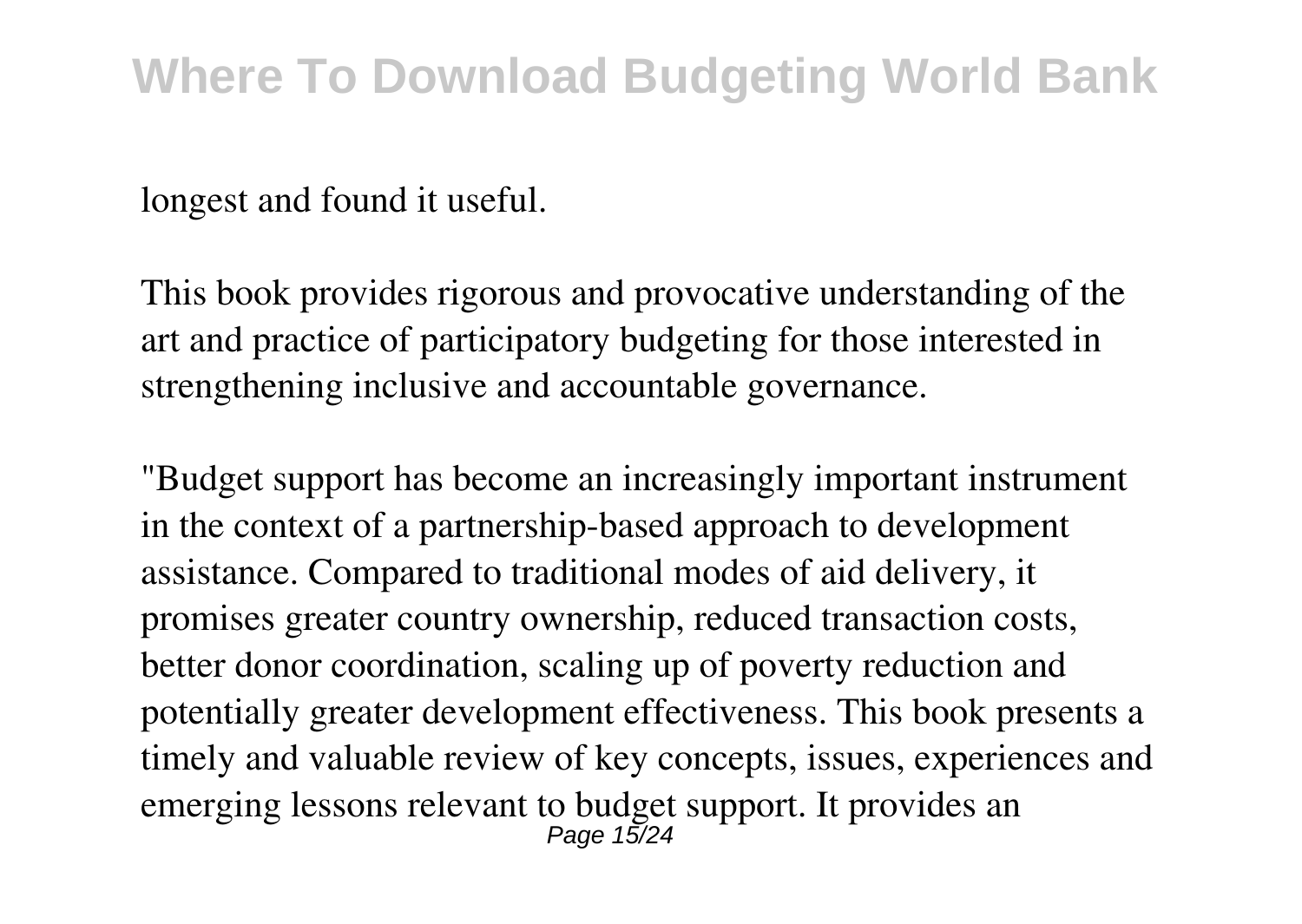overview of principal characteristics, expectations and concerns related to budget support, key design and implementation issues, as well as some practical experiences. The contributors include government representatives from developing countries, leading academic scholars, bilateral development agencies and development practitioners from international financial institutions, including the World Bank and the International Monetary Fund. They present a wide range of views on key issues such as the choice of instruments, alignment of budget support with country programs, predictability, and coordination and conditionality. The authors draw their insightful analysis on the contemporary research and evaluation work, as well as the broad practical experience with budget support. This book will be of great interest to practitioners in aid-recipient countries and international financial institutions, Page 16/24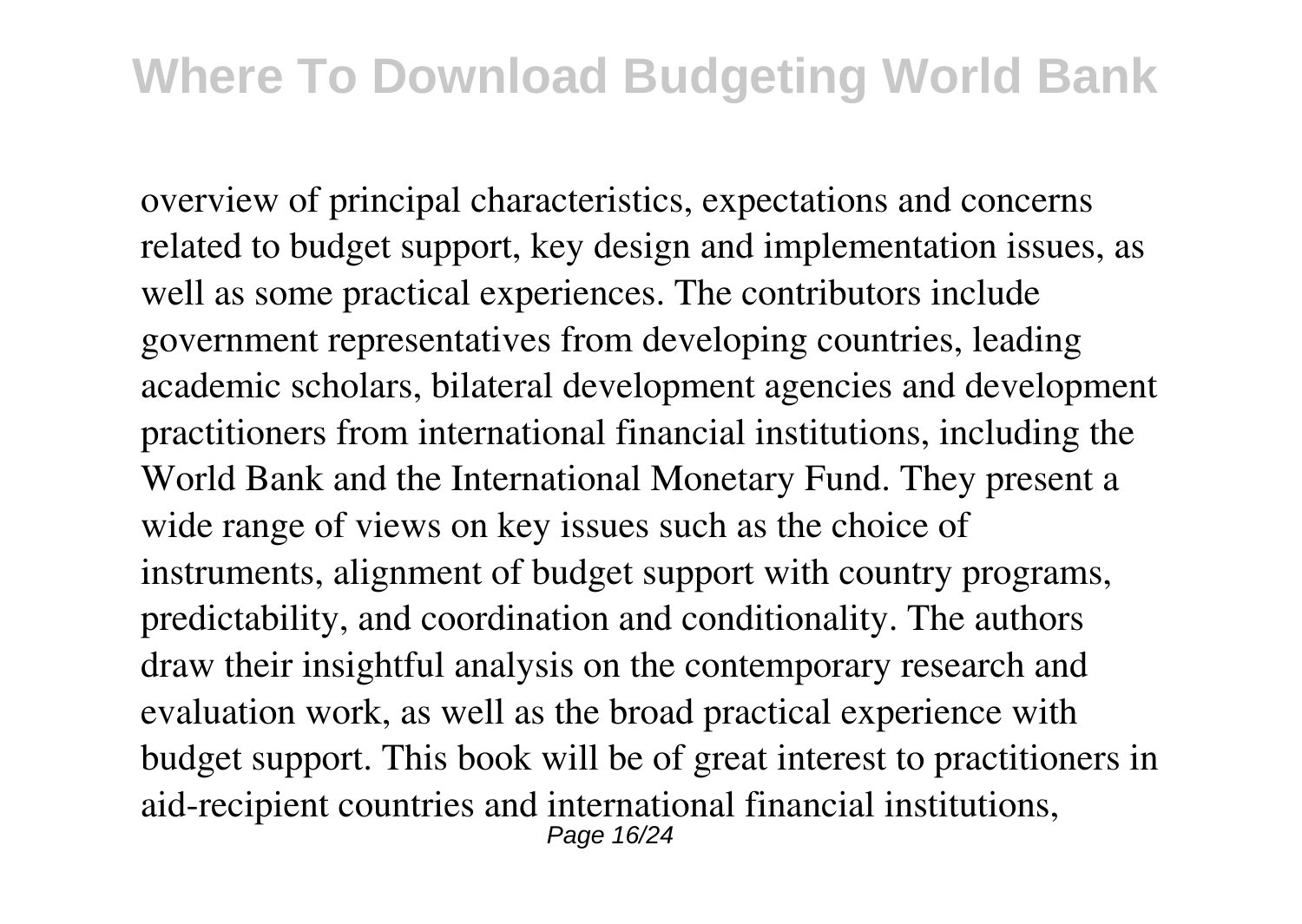bilateral agencies and civil organizations involved in budget support."

Local budgeting serves important functions that include setting priorities, planning, financial control over inputs, management of operations and accountability to citizens. These objectives give rise to technical and policy issues that require open discussion and debate. The format of the budget document can facilitate this debate. This book provides a comprehensive treatment of all aspects of local budgeting needed to develop sound fiscal administration at the local level. Topics covered include fiscal administration, forecasting, fiscal discipline, fiscal transparency, integrity of revenue administration, budget formats, and processes including performance budgeting, and capital budgeting. Page 17/24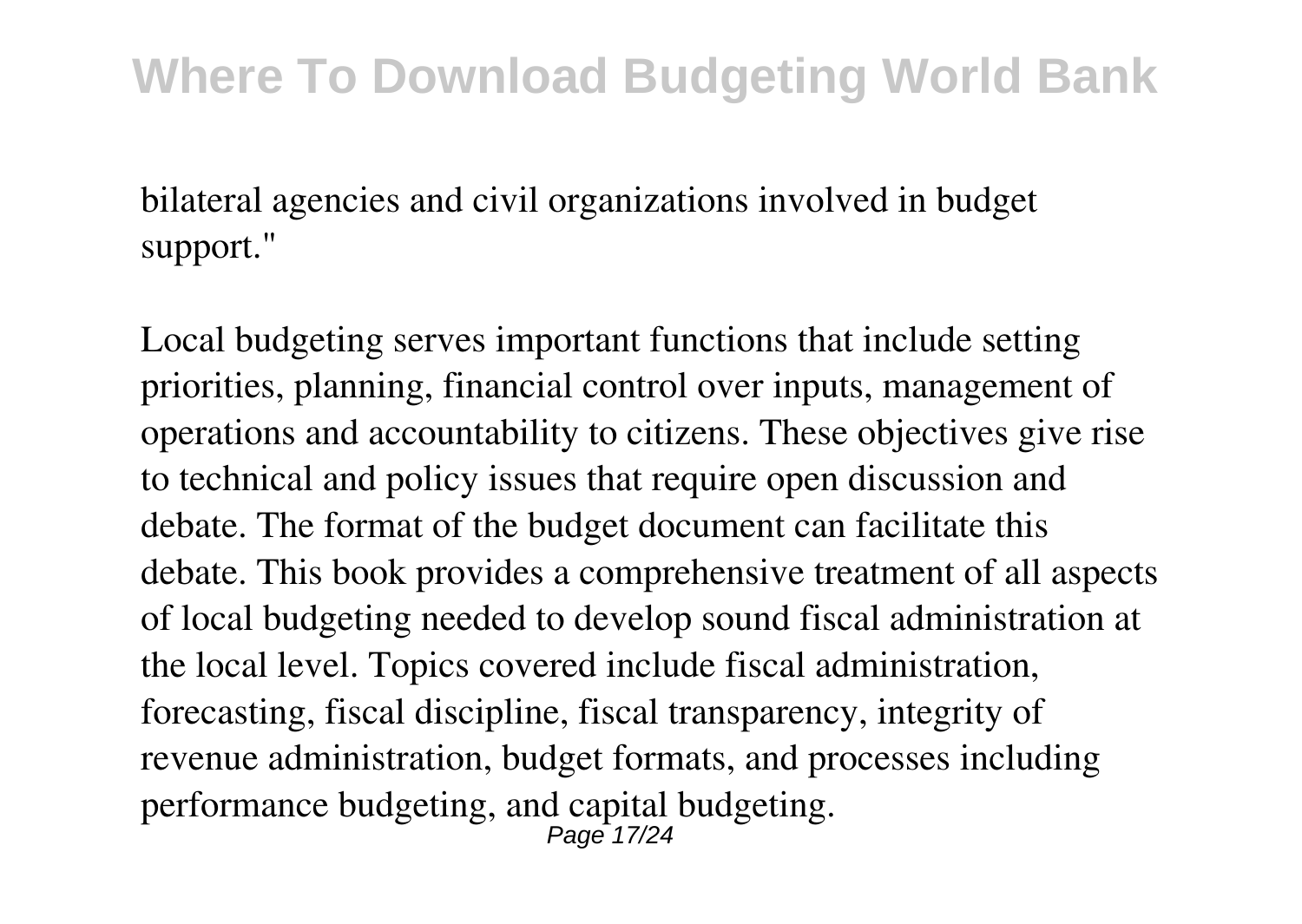Securing Development: Public Finance and the Security Sector highlights the role of public finance in the delivery of security and criminal justice services. This book offers a framework for analyzing public financial management, financial transparency, and oversight, as well as expenditure policy issues that determine how to most appropriately manage security and justice services. The interplay among security, justice, and public finance is still a relatively unexplored area of development. Such a perspective can help security actors provide more professional, effective, and efficient security and justice services for citizens, while also strengthening systems for accountability. The book is the result of a project undertaken jointly by staff from the World Bank and the United Nations, integrating the disciplines where each institution Page 18/24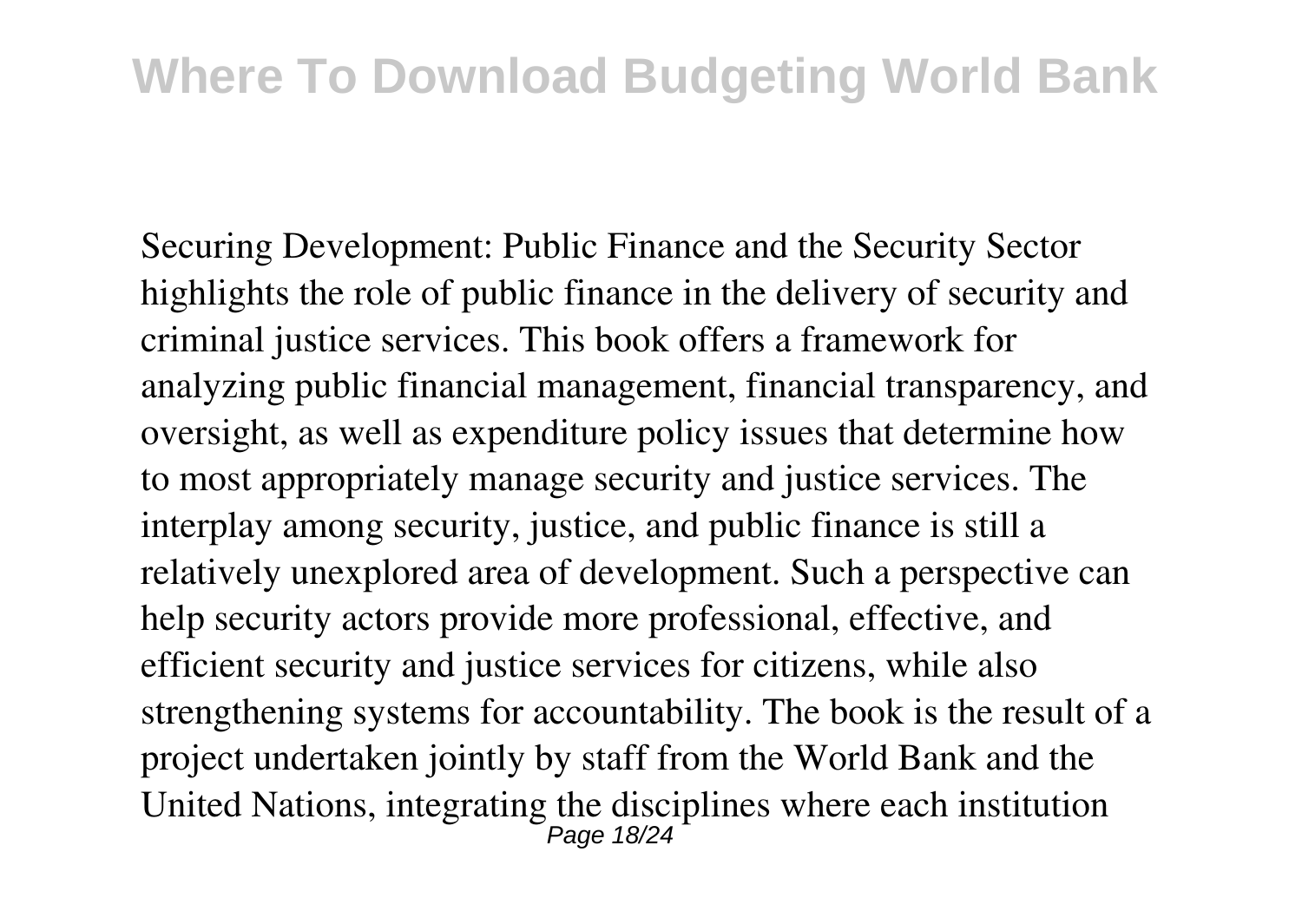holds a comparative advantage and a core mandate. The primary audience includes government officials bearing both security and financial responsibilities, staff of international organizations working on public expenditure management and security sector issues, academics, and development practitioners working in an advisory capacity.

Beyond the Annual Budget is a comprehensive review of country experience with Medium Term Expenditure Frameworks (MTEFs) worldwide. It looks at countries both with and without MTEFs over the period 1990 to 2008 to obtain results about their impact on fiscal performance.

In most countries, parliament has the constitutional mandate to both Page 19/24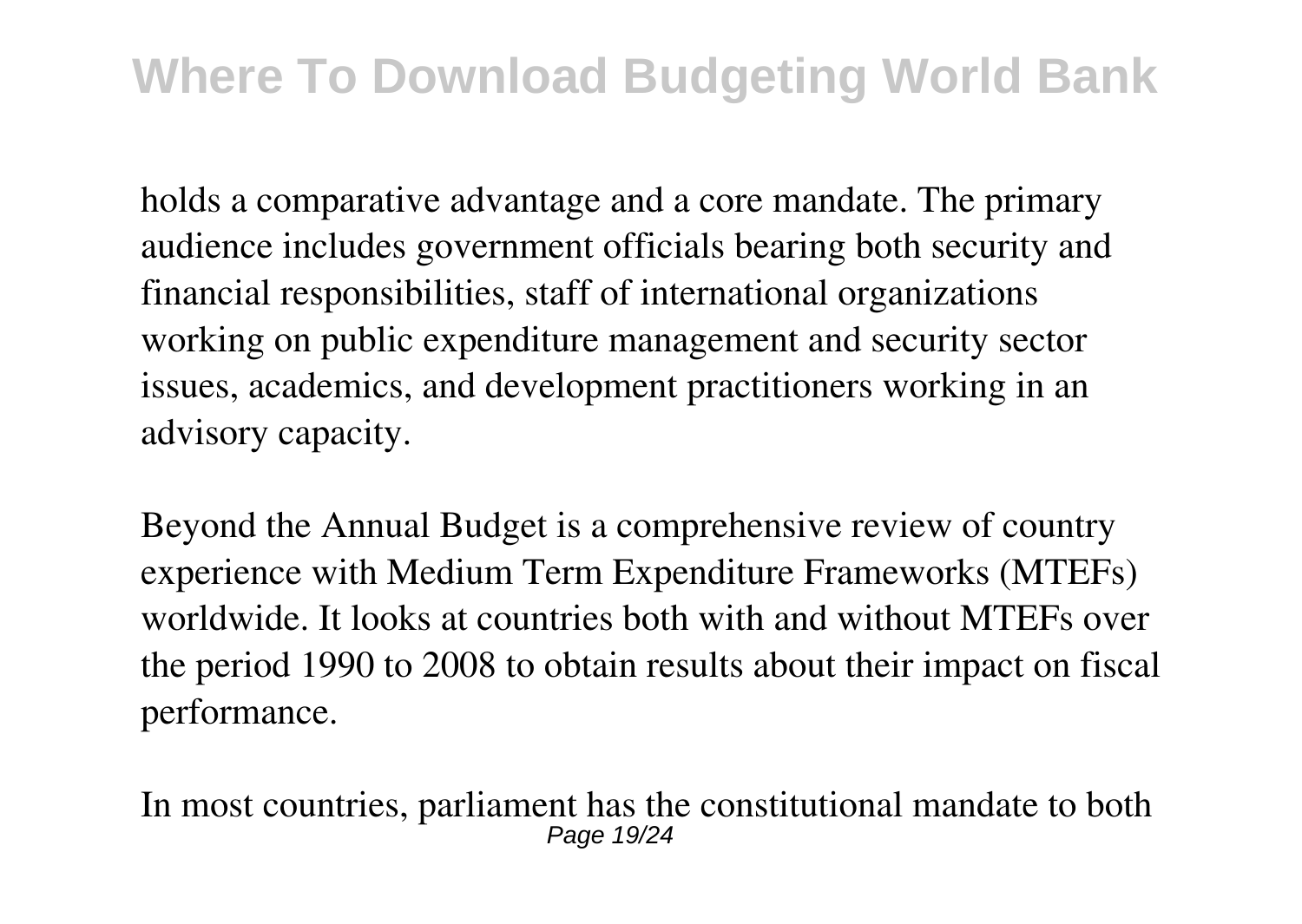oversee and hold government to account. In light of the increased focus on good governance, academics and legislative strengthening practitioners are re-examining parliament's oversight function with a view to increasing public financial accountability, curbing corruption, and contributing to poverty reduction. This volume brings together research from many different perspectives and many different legislative settings worldwide. As the country case studies in section III demonstrate, the accountability mechanisms or oversight tools available to the legislature vary based on constitutionally defined powers of the legislature, institutional arrangements between the branches of government, divisions of authority between national, regional, and local governments, the degree of legitimacy conferred on the legislature, and the resources available to it. The budget process provides critical opportunities. Page 20/24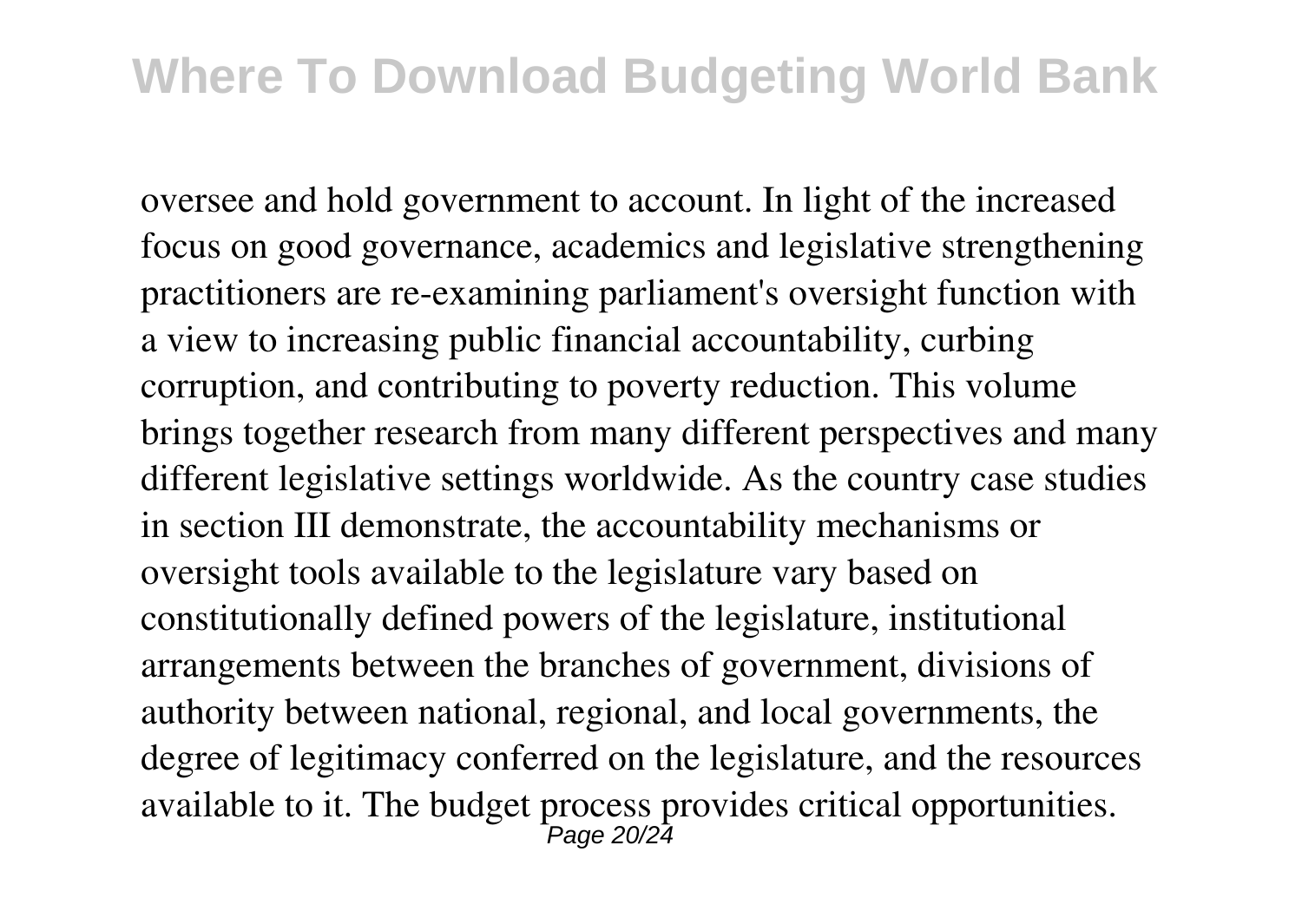Section II of this volume is devoted to examining budget oversight from the formulation and approval of the budget, to implementation and the ex post examination of the public accounts. Special attention is also paid to mechanisms to assist parliaments such as Public Accounts Committees and independent parliamentary budget offices. This title will be of interest to parliamentarians and parliamentary staff, legislative strengthening practitioners, and students of legislative development.

This study is the first attempt to explore the effects of Financial Management Information Systems on publishing open budget data and improving budget transparency, and develop some guidelines on relevant aspects. The findings of the study are expected to provide a comprehensive view of the current government practices. Page 21/24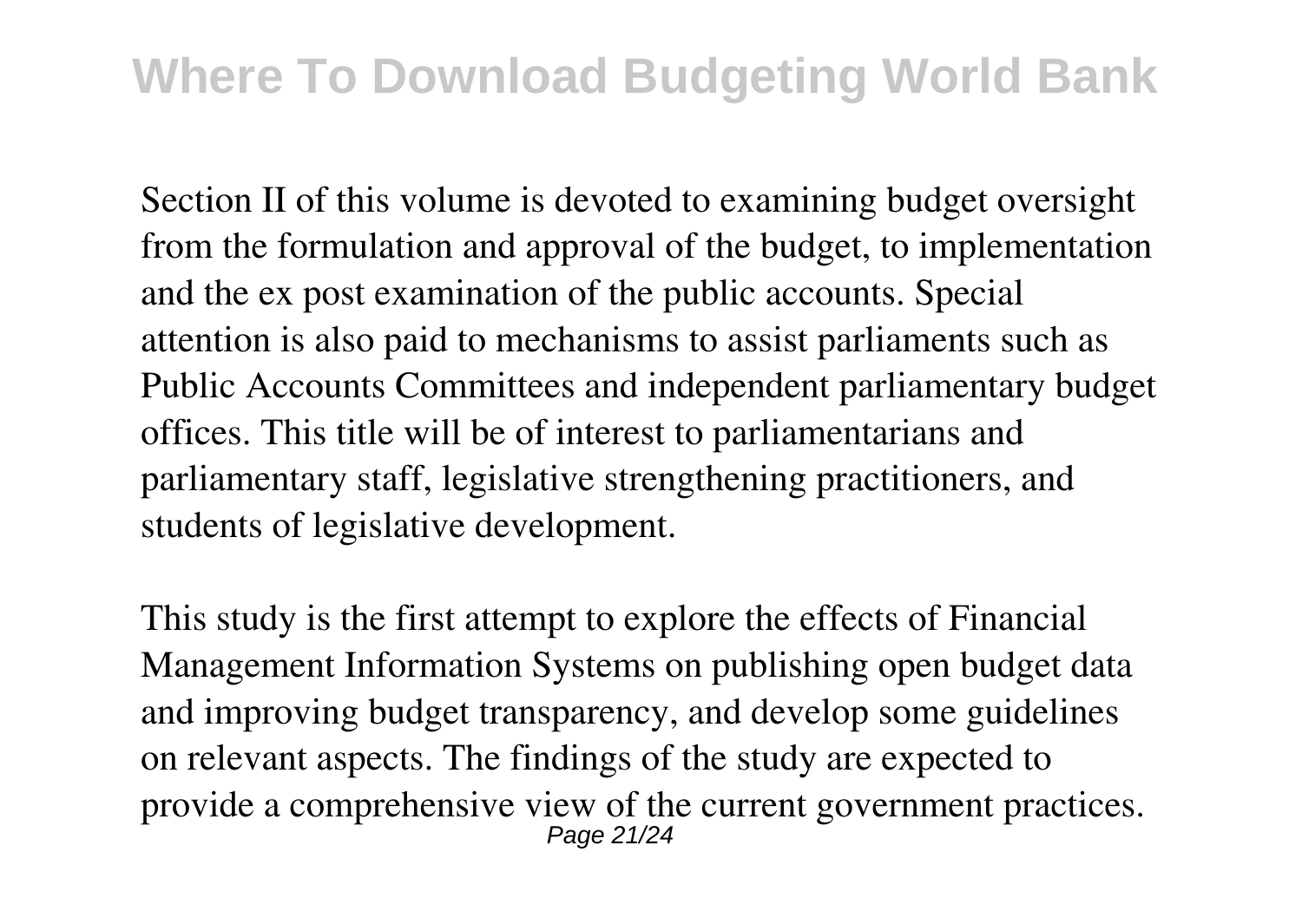Budget literacy is defined as 'the ability to read, decipher, and understand public budgets to enable and enhance meaningful citizen participation in the budget process'. It is comprised of two main parts - (i) a technical understanding of public budgets, including familiarity with government spending, tax rates and public debt and; (ii) the ability to engage in the budget process, comprising of practical knowledge on day-to-day issues, as well as an elementary understanding of the economic, social and political implications of budget policies, the stakeholders involved and when and how to provide inputs during the annual budget cycle. Given that no international standards or guidelines have been established for budget literacy education to date, this book seeks to address this gap by taking stock of illustrative initiatives promoting budget literacy Page 22/24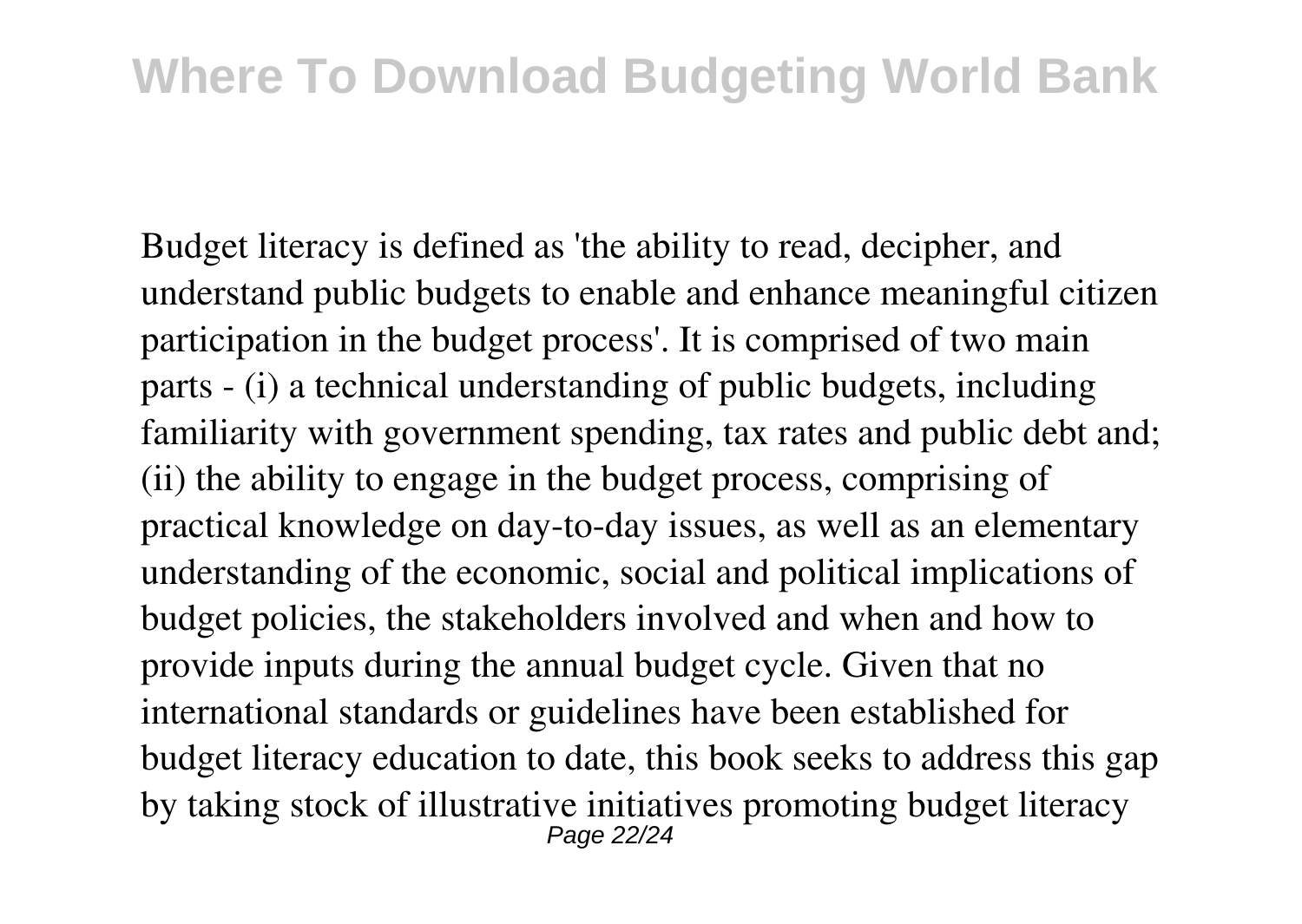for youth in selected countries. The underlying presumption is that when supply-side actors in the budget process -- governments - simplify and disseminate budget information for demand-side actors -- citizens -- this information will then be used by citizens to provide feedback on the budget. However, since citizens are often insufficiently informed about public budgets to constructively participate in budget processes one way to empower them and to remedy the problem of "budget illiteracy" is to provide budgetliteracy education in schools to youth, helping them evolve into civic-minded adults with the essential knowledge needed for analyzing their government's fiscal policy objectives and measures, and the confidence and sense of social responsibility to participate in the oversight of public resources. This book elaborates on approaches, learning outcomes, pedagogical strategies and Page 23/24